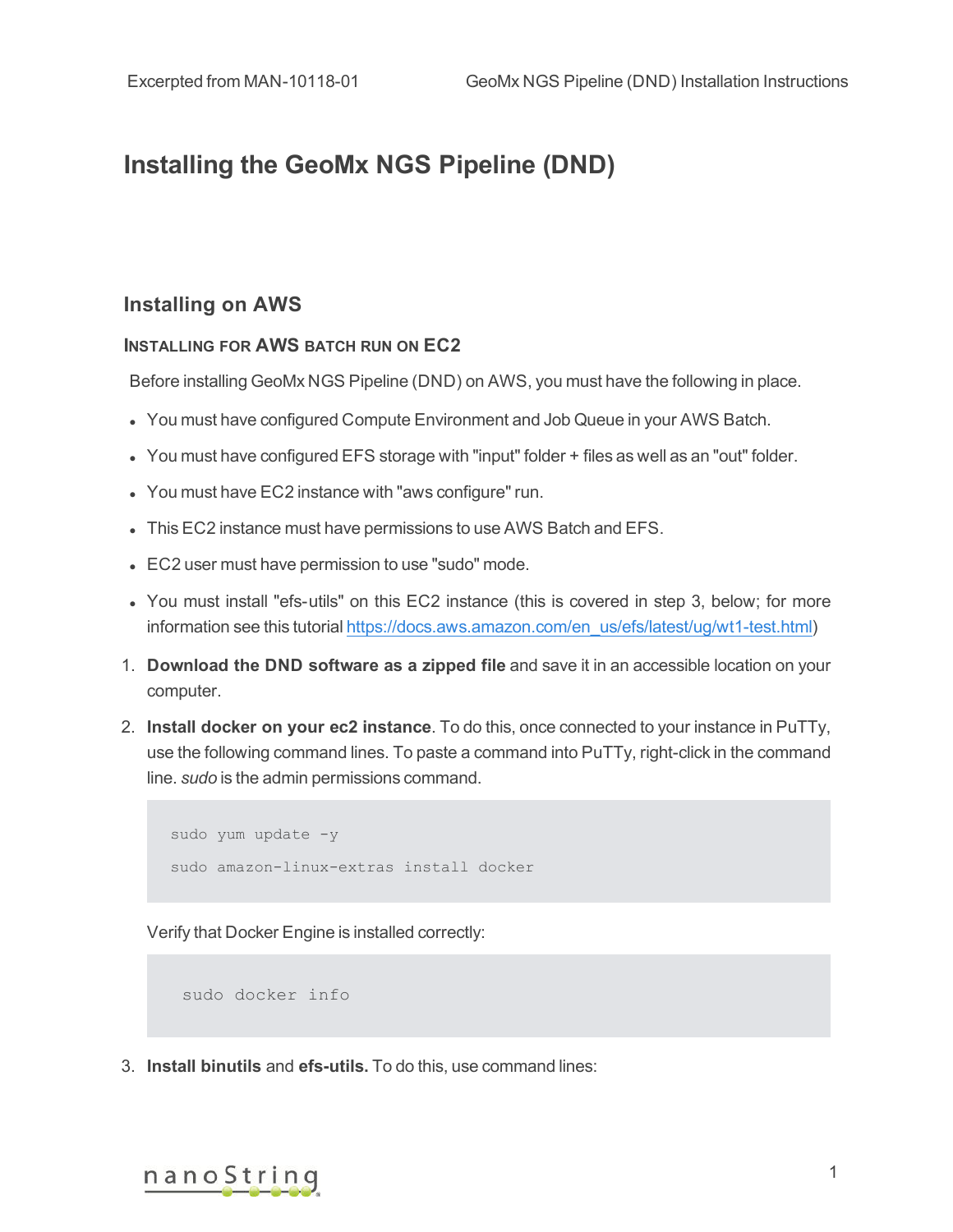```
sudo yum -y install binutils
sudo yum install -y amazon-efs-utils
```
4. **Make a folder to be a mount point** for your efs drive. To do this, use command lines:

```
sudo mkdir efs
```
5. **Mount your efs drive**. To do this, use the following command line, replacing the red text with the name of your EFS drive (find this under **File System ID** on your EFS dashboard).

```
sudo mount -t efs YOUR EFS ID:/ ./efs
```
6. **Create folders under efs** (optional) such as *dropoff* (for input data - FASTQ files and GeoMx NGS Pipeline (DND) config file), and output (for .dcc files outputted by the Pipeline software). To do this, use the *cd* (change directory) command to get into the efs folder, then use the *mkdir* (make directory) command:

```
cd efs
sudo mkdir dropoff
sudo mkdir output
```
7. Configure AWS credentials. To do this, use these command lines in PuTTy:

```
sudo yum install awscli
aws configure
```
- 8. **Download WinSCP** (optional) to facilitate the transfer of the GeoMx NGS Pipeline (DND) software from your Windows Explorer to your AWS instance. Follow the **Transferring Files to Your Linux Instance Using WinSCP** instructions here: <https://docs.aws.amazon.com/AWSEC2/latest/UserGuide/putty.html>.
- 9. **Copy the zipped tar.gz batch installer to the ec2-user folder**. To do this, drag and drop the zipped file from Windows Explorer to the **ec2-user** folder in WinSCP.